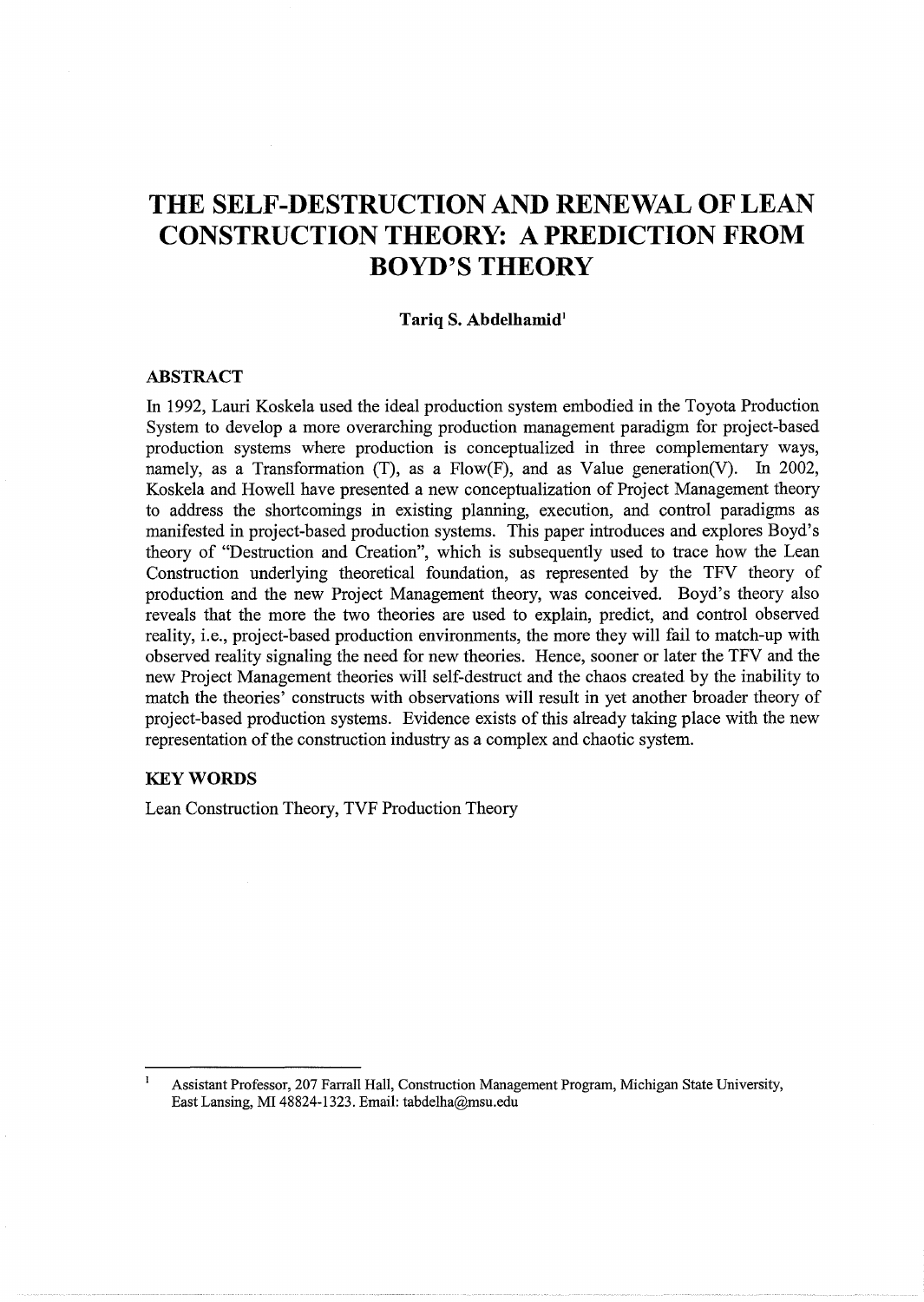# **INTRODUCTION**

Around the early 1950s, under the leadership of the brilliant engineer Taichi Ohno, Lean Production principles were developed and successfully implemented by Toyota Motor Company. The minimization of waste in a production system is one of the cornerstones of Lean Production. For example, excess inventories, unnecessary process steps, and idle For example, excess inventories, unnecessary process steps, and idle workers are all examples of waste. Popularized by the book *The Machine That Changed The World* (Womack et al. 1990), these lean principles are being increasingly employed in many other industrial sectors (Womack and Jones 1996).

Koskela's seminal 1992 report argued for the need of a production management theory in construction and presented the TFV theory of production wherein production was conceptualized in three complementary ways, namely, as Transformation, as Flow, and as Value generation. This tripartite view of production has lead to the birth of Lean Construction as a discipline that subsumes the transformation-dominated contemporary construction management (Koskela 1999, Koskela 2000, and Berteslen and Koskela 2002).

Guided by the TFV theory of production, an increasing number of construction academics and professionals are storming the ramparts of conventional construction management in an effort to deliver better value to owners. Lean Construction is now being taught in undergraduate and graduate curriculums by instructors at institutions of higher education around the world (Ballard and Howell 2003). In addition, literature devoted to Lean Construction is now rich with explorations of the TFV theory itself as well as its implementation on project-based production systems, i.e., in construction settings (simple and complex), through the development and successful launching of TFV-based methods and tools.

In 2002, Koskela and Howell presented a new conceptualization of Project Management theory wherein they demonstrated the shortcomings in existing planning, execution, and control paradigms as advocated by contemporary Project Management theory and argued that its constructs are insufficient to manage project-based production systems- that it was in fact obsolete (Koskela and Howell 2002). It was suggested that planning-as-organizing, the action/language perspective, and the scientific experimentation model were critically needed elements to make Project Management theory more robust and contemporaneous. This new conceptualization also confirmed the sound foundation on which Lean Construction theory and practice were based. Further exploration of this new management theory is beyond the scope of this paper and unfamiliar readers are encouraged to peruse the original reference.

According to the criteria discussed by the eminent science philosopher and historian Thomas Kuhn (Kuhn 1970), the rise of the Lean Construction community, defined by its allegiance to a single paradigm<sup>2</sup>, marks the beginnings of a scientific revolution<sup>3</sup>. In his most popular and renowned work, *The Structure of Scientific Revolutions* (Kuhn 1970), which sold

<sup>&</sup>lt;sup>2</sup> Kuhn considered paradigms essential to scientific inquiry and defined a paradigm as a collection of beliefs shared by scientists, a set of agreements about how problems are to be understood.<br><sup>3</sup> Kuhn defined science as being "a series of peaceful interludes punctuated by intellectually violent

revolutions", which he described as "the tradition-shattering complements to the tradition-bound activity of normal science."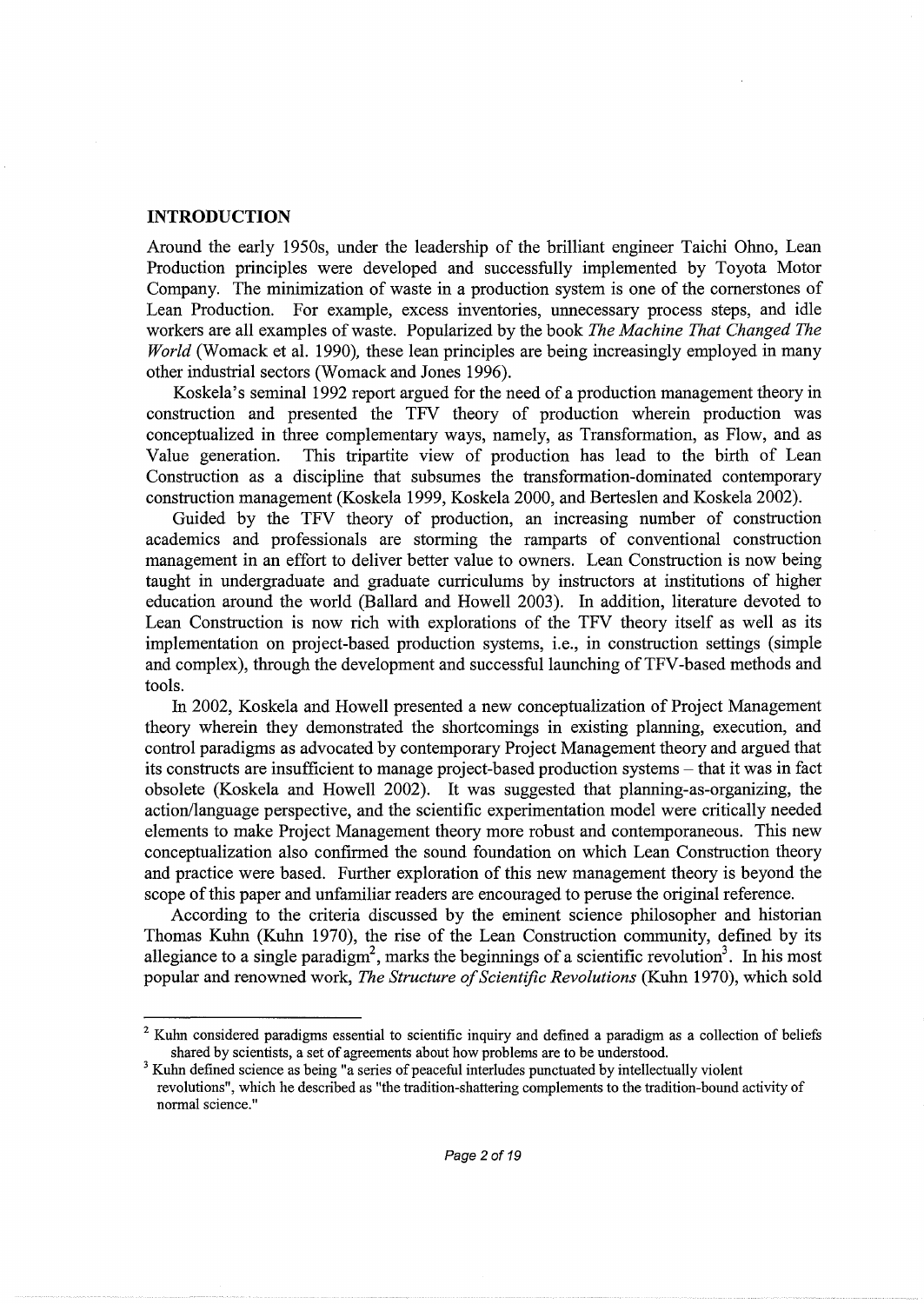some one million copies in 16 languages and is required reading in many science education curriculums, Kuhn observed that during the pursuit of scientific revolutions, "novelty emerges only with difficulty, manifested by resistance, against a background provided by expectation." Kuhn attributed the reluctance and resistance of scientists to new paradigms to the overriding desire to bring the existing theory (paradigm) and observed reality into closer agreement.

History is full of accounts confirming such tendencies. For example, for centuries, the notion that the sun revolved around the earth, which was popularized by Claudius Ptolemy (circa 140 AD), was upheld and defended despite the presence of contrary evidence. It wasn't until the 14<sup>th</sup> and 15<sup>th</sup> century with the work of Copernicus, Brahe, Kepler, and Galileo that Ptolemy's synthesis of the universe lost it's intellectual appeal and coherence (Spinney 1997). This same work was the inspiration for Newtonian physics which was conceived in the 17<sup>th</sup> century. This time, scientists embarked on a 200 year of observations and experimentations to match observed reality with the constructs put forth by Sir Isaac Newton. It wasn't until the 19<sup>th</sup> century when the famous Michelson-Morely experiment found a misfit between observed realty and tha predictions of Newtonian physics. This inconsistency was resolved by Albert Einstein's *Special Theory of Relativity.* The rest is history!

Kuhn suggested that a scientific revolution is followed by a paradigm shift wherein "one conceptual world view is replaced by another" and "a scientist's world is qualitatively transformed [and] quantitatively enriched by fundamental novelties of either fact or theory." Kuhn also argued that the new paradigm(s) can only supplant preceding one(s) because "the normal-scientific tradition that emerges from a scientific revolution is not only incompatible but actually incommensurable with that which has gone before." However, Kuhn stated that scientific revolutions come only after long periods of tradition-bound normal science, for "frameworks must be lived with and explored before they can be broken." (Kuhn 1970). Moreover, Kuhn argued that emerging fields of science reach maturity through a process of successive revolutionary transitions from one paradigm to another.

The only known work, at least as confirmed by multiple sources (Spinney 1997, Coram 2003, and Hammond 2001), that provided a theoretical underpinning for why mental constructs (paradigms or theories) of observed reality will be inevitably replaced according to the evolutionary and revolutionary process espoused by Kuhn, is that advanced by John Boyd  $4$  in a 1976 paper titled "Destruction and Creation" – Boyd is also the creator of the nowfamous "OODA Loop" (Observation, Orientation, Decision, Action) used in both the military and civilian worlds to plan for and accomplish strategic essentials and competitive advantage (Wyly 1991, Richards 2002a and 2002b, Stalk and Hout 2003).

While a comprehensive review of Kuhn's work will provide evidence and confirmation that the Lean Construction community has in fact initiated a scientific revolution in the Construction Management arena<sup>5</sup>, this paper is concerned with applying Boyd's theory of "Destruction and Creation" to show the richness and robustness of the foundation of Lean

<sup>&</sup>lt;sup>4</sup> The life of the late Colonel John R. Boyd (USAF Ret) is in-and-of-itself a fascinating and captivating story of a man of uncompromising integrity, intense intelligence, contagious enthusiasm, and a genuine

unparalleled commitment to 'do something' instead of 'being someone' *<sup>5</sup>*See Ballard and Howell (2003) for more "Kuhnian" discussions of Lean Construction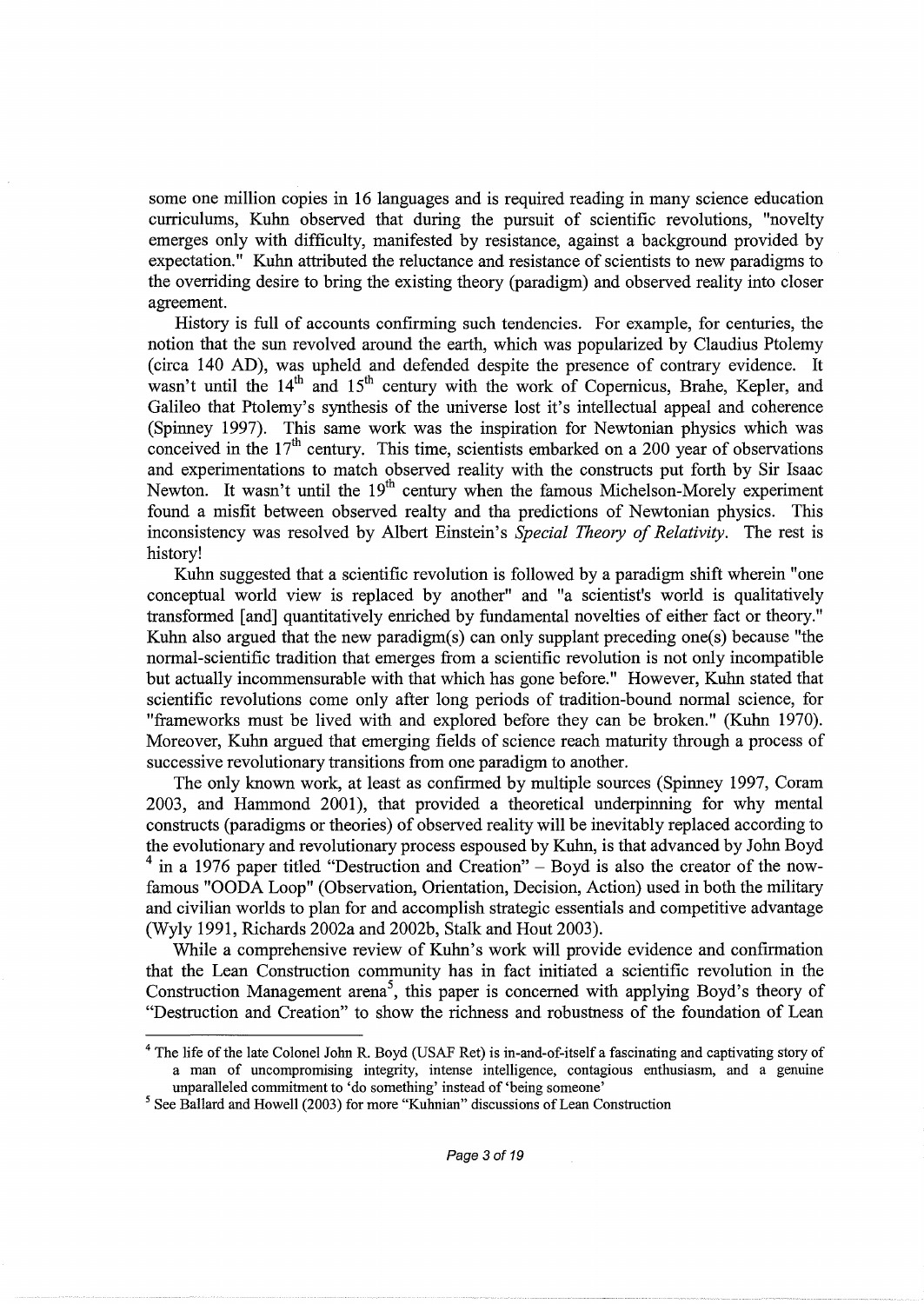Construction- the TFV theory and the new Project Management theory. Boyd's theory also informs us that both theories will inevitably self-destruct and become obsolete and will be replaced with newer theories that can better explain observed reality. The fashion in which this will likely happen is also captured by Boyd's theory.

To this end, the paper begins with a brief discussion of the theory developed by Boyd to explain how the mind manipulates existing knowledge when a mismatch occurs between reality and its governing theory in order to create new knowledge and theoretical models to ameliorate the mismatch. The paper also briefly presents how Boyd proved that existing paradigms and theories will inevitably be made obsolete through new observations that are manipulated and synthesized into new theories - what Boyd called the "never-ending cycle of destruction and creation" (Boyd 1976 and Spinney 1997).

# **BOYD'S THEORY**

In a 1976 16-page double-spaced, type-written paper entitled "Destruction and Creation", Boyd outlined the most elegant and deceivingly humble abstraction of how our mental constructs of the external world are inevitably destroyed and created through a 'dialectic' activity. The following is the abstract of the paper as originally written by Boyd:

*"To comprehend and cope with our environment we develop mental patterns or concepts of meaning. The purpose of this paper is to sketch out how we destroy and create these patterns to permit us to both shape and be shaped by a changing environment. In this sense, the discussion also literally shows why we cannot avoid this kind of activity* if *we intend to survive on our own terms. The activity is dialectic in nature generating both disorder and order that emerges as a changing and expanding universe of mental concepts matched to a changing and expanding universe of observed reality."* (Boyd 1976).

In explaining how we arrive at mental concepts of meaning that we associate with the realities observed in the world around us, Boyd stated that we may choose to breakdown a whole to its particulars, i.e., going from general-to-specific, or we may construct a whole from its particulars, i.e., going from specific-to-general. The former is achieved through deduction, analysis, and differentiation, whereas the latter is achieved by induction, synthesis, and integration (Boyd 1976).

Spinney (1997) used a 'pyramid' (Figure **1)** to illustrate the interplay between these two opposite processes **in** a single domain - Boyd used the word domain to represent a comprehensive whole. When a pyramid (think of one of the great pyramids in Egypt) is encountered for the first time, in order to understand it we first dissect it to different perspectives, similar to those shown in Figure **1.** Then we embark on analyzing each perspective until we eventually combine them to construct a mental concept of the pyramid. Note that during the planning of construction projects, a similar dialectic process is used when a structure is broken down to its constituent parts and then the parts are sequenced to arrive at the general order in which the construction will take place  $-$  In conventional Construction Management this is the Work Breakdown Structure.

Page 4 of 19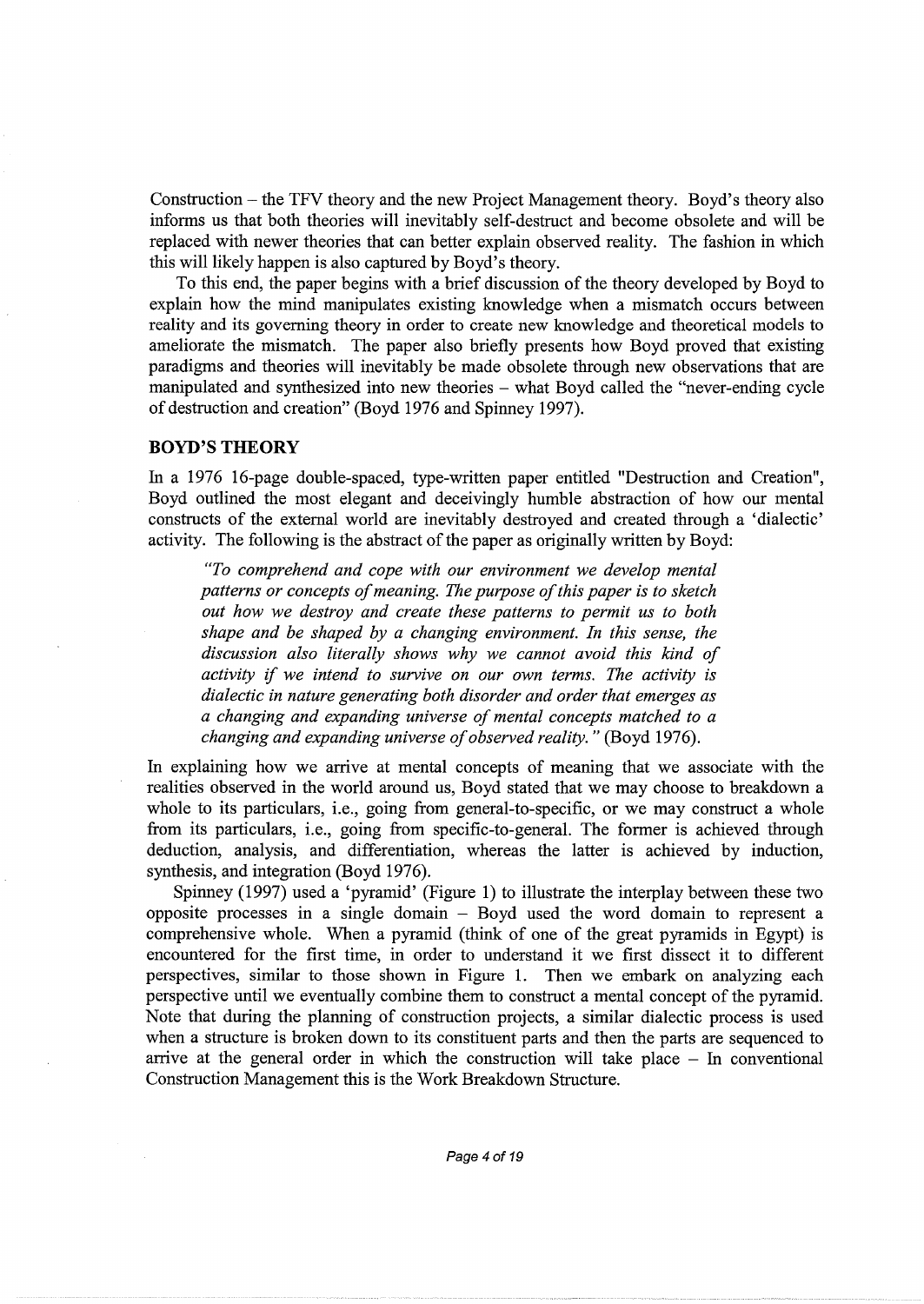

Figure 1. A pyramid viewed in different perspectives (Spinney 1997)

According to Boyd, while the interplay between deduction and induction provides more insight into an existing domain (the pyramid, the constructed facility, etc), new and creative domains will only result if deduction and induction are applied across multiple existing domains. For example, consider the domains shown in Figure 2, which have been used as a classical example to explain Boyd's 'dialectic engine' idea (Spinney 1997, Coram 2003). In this case, the process of deduction is used to 'shatter' all the interrelations within each domain. The result are constituent parts that are "swimming around in a sea of anarchy"  $(Boyd 1976)$  – see Figure 3. This dismantling of constituent parts over multiple domains is what Boyd termed as a *destructive deduction.* 



Figure 2. Example of multiple domains (Spinney 1997)

The disorder and chaos created by *destructive deduction,* as shown in Figure 3, is countered by *creative induction.* In this process, we seek out novel combinations using the constituents that are swimming in the sea of anarchy. Eventually, a new and novel domain will be established (see Figure 4a and 4b). Before accepting this new domain as such, Boyd observes that we engage in internal consistency validation wherein the constituents of the new domain must go together without contradictions and the new domain itself must matchup with reality (Boyd 1976). Contradiction or mismatches with reality takes us back through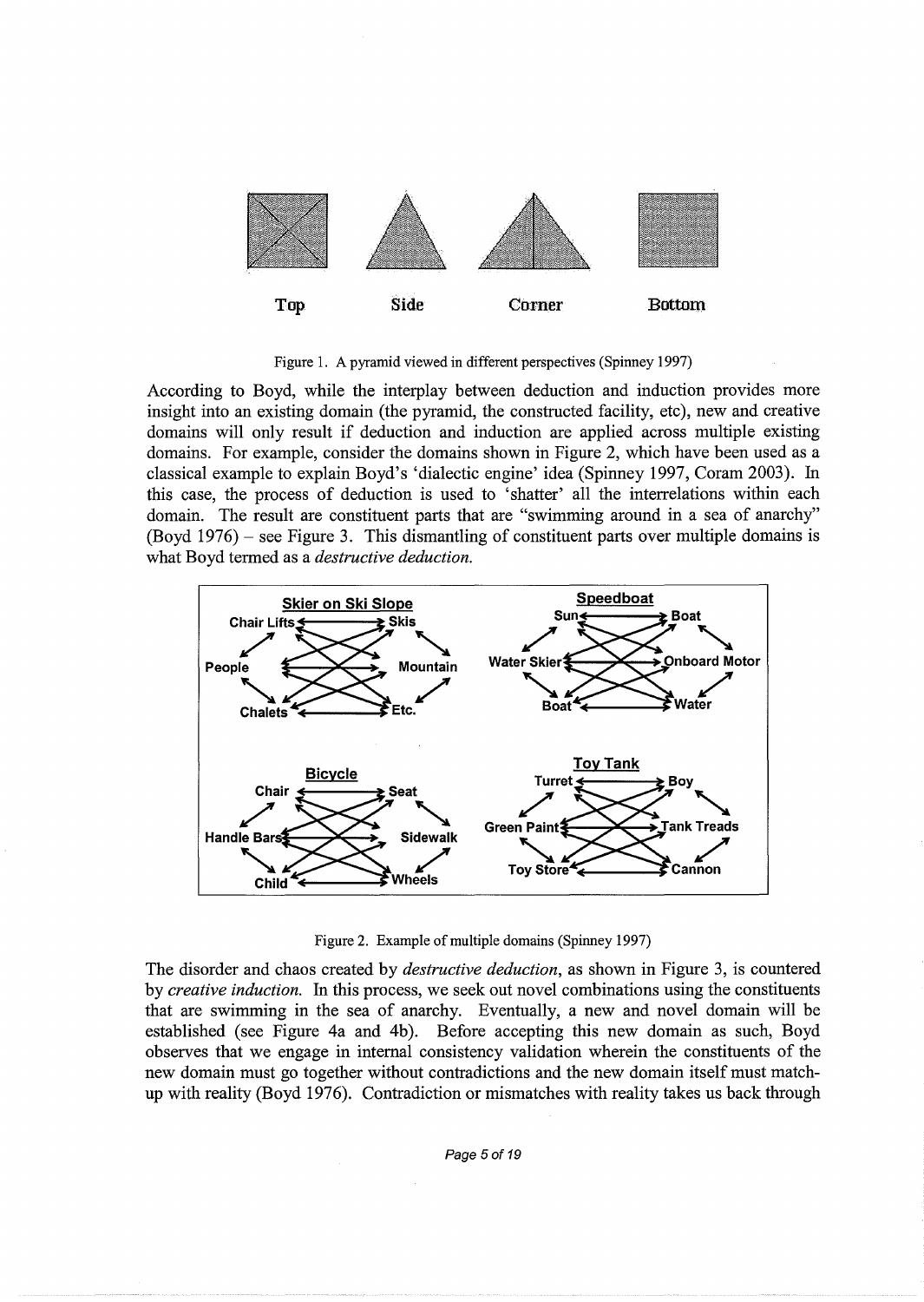the same cycle of destructive deduction and creative induction. Once the new domain is accepted as the basis to alter and change our perceptions of reality, Boyd states, similar to Kuhn's position, that:

*"The effort is turned inward towards fine tuning the ideas and interactions in order to improve generality and produce a more precise match of the conceptual pattern with reality. Toward this end, the concept-and its internal workings-is tested and compared against observed phenomena over and over again in many different and subtle ways."* (Boyd 1976).



Figure 3. The constituent parts of the shattered domains (Spinney 1997)



Figure 4a. A new domain results when using *creative induction* (Spinney 1997).

Referring to Kuhn's views on how science progresses over time, Boyd suggested that the increasing use of the new domain or orientation **in** reconciling more complex and subtle observations of reality will eventually result in inconsistencies and mismatches. This will trigger the cycle of *destructive deduction* and *creative induction* so that we can move from

Page 6 of 19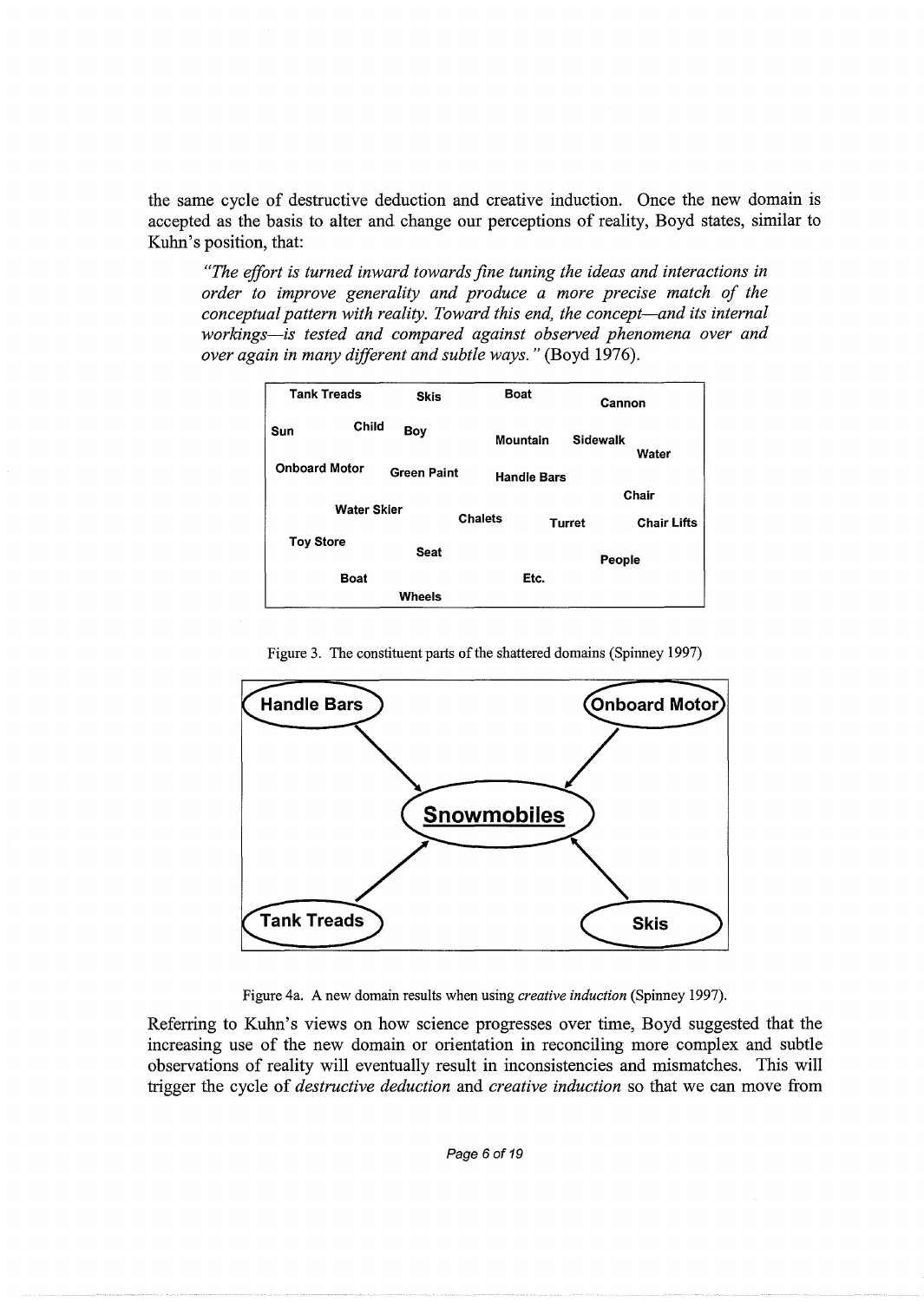chaos and disorder back to organization and order. Boyd then set out to prove that the cycle of *destructive deduction* and *creative induction* will inevitably repeat as a result of eventual mismatches between observations and theories, paradigms, principles, etc. It is this proof that completes his elegant theory of "Destruction and Creativity". Due to space limitations a comprehensive discussion of all aspects of Boyd's proof and theory will not be presented. The reader is encouraged to consult the original unpublished $<sup>6</sup>$  paper by Boyd.</sup>



Figure 4b. The result of Newton's *creative induction* (Spinney 1997).

In proving that we should always anticipate a mismatch between observed phenomena and theoretical description of these phenomena, Boyd created a new 'snowmobile' by synthesizing and aggregating for the first time Kurt Gödel's Incompleteness Theorem of Mathematics, physicist Werner Heisenberg's Uncertainty Principle, and finally the Second Law of Thermodynamics. Each of these theorems will be briefly explained as Boyd interpreted them followed by his ingenious aggregation.

## GODEL'S INCOMPLETENESS THEOREM

Gödel's 1931 Incompleteness Theorem of Mathematics states that:

*"Any logical system which includes at least ordinary arithmetic can express true assertions which nevertheless cannot be deduced from its axioms. Furthermore, the axioms in such a system with or without additional truths cannot be shown in advance to be free from hidden contradictions. In short, a logical system which has any richness can never be complete, yet cannot be guaranteed to be consistent ...* ... *it is impossible to embrace mathematics within a single system oflogic" (Morgan 2004).* 

Jones and Wilson (1995) give more explanation of Godel's work by stating that:

 $6$  In describing this particular paper by Boyd, Spinney (1997) stated that "Typically, he [Boyd] did not even try to publish his paper, although he did vet it through many distinguished scientists and mathematicians - none of whom was able to poke any holes in it."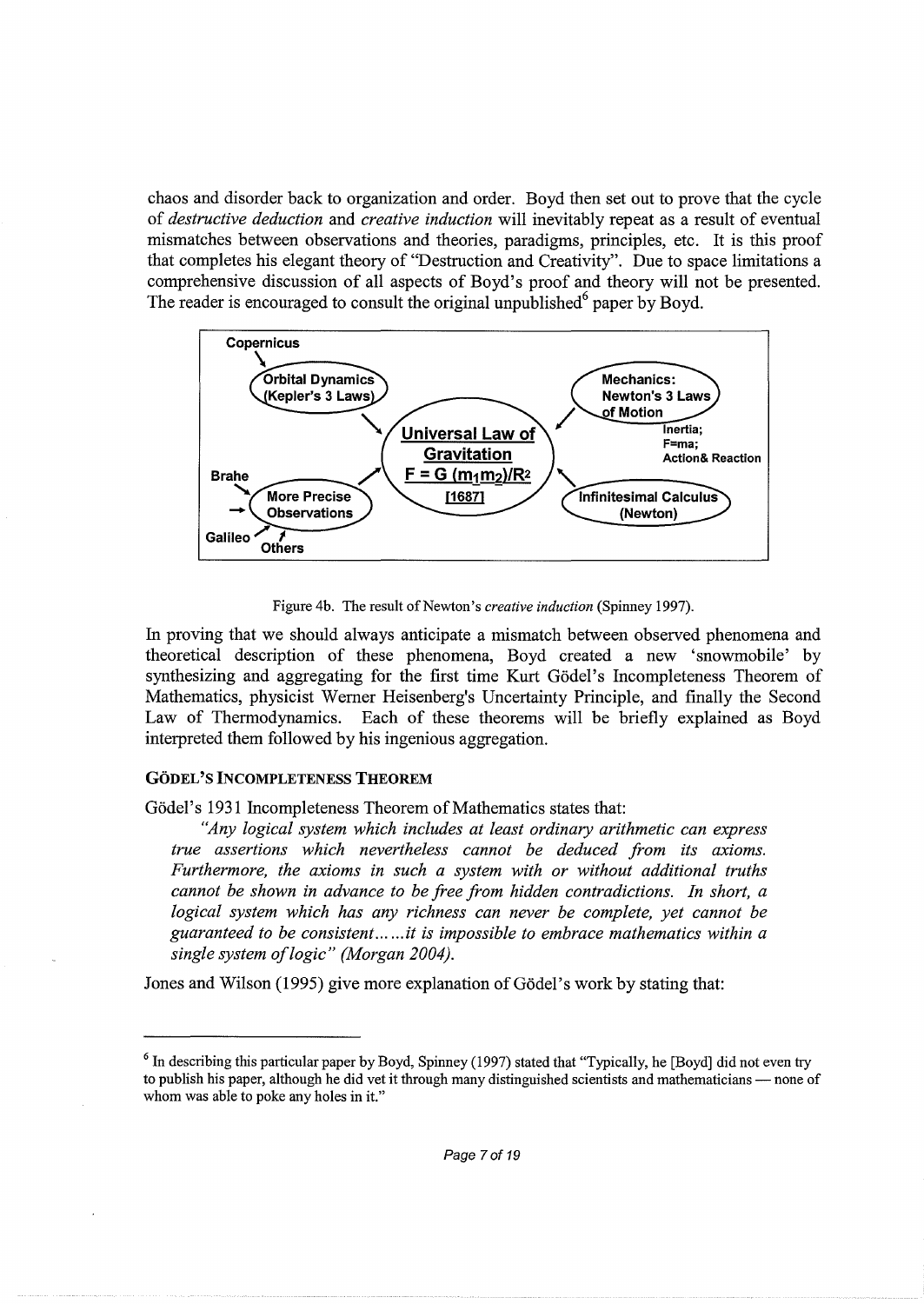*"The implication [of Godel Theorem] is that* all *logical systems of any complexity are, by definition, incomplete; each of them contains, at any given time, more true statements than it can possibly prove according to its own defining set of rules.* "

Gödel's Theorem has been the basis for suggesting that humans will not be outsmarted by computers because the latter's knowledge is limited by a fixed set of axioms while that of human's is continuously changing. It has also been suggested that Gödel's Theorem explains "why computer systems that are not severely restricted in scope (e.g., MRP/ERP) tend to be incomplete and inconsistent" (Morgan 2004). Perhaps the most provocative implication of Godel's Theorem is that a person will never be able to understand himself or herself because one's mind "can only be sure of what it knows about itself by relying on what it knows about itself' Jones and Wilson (1995).

In his own work, Boyd (1976) stated that the results of Gödel's theory reveal that "any consistent system of axioms contains statements or concepts that cannot be deduced from the postulates that make-up the system". Boyd further extended this to mean that system consistency  $-$  *in terms of its concept, and match-up with observed reality*  $-$  cannot be demonstrated within the system, even if the system itself is known to be consistent. However, system consistency can be proved by appealing to systems external to that under study. Boyd stated this as follows:

*"Godel's Proof indirectly shows that in order to determine the consistency of any new system we must construct or uncover another system beyond it. Over and over this cycle must be repeated to determine the consistency of more and more elaborate systems."* (Boyd 1976).

# HEISENBERG'S INDETERMINACY PRINCIPLE

The Indeterminacy Principle, frequently cited as the "Uncertainty Principle" was uncovered by Werner Heisenberg in 1927. This principle states that "The more precisely the position is determined, the less precisely the momentum [or velocity] is known in this instant, and vice versa" (American Institute of Physics and Cassidy 2004), i.e., the position and momentum (velocity) of a particle or body cannot be simultaneously and precisely determined. Heisenberg also showed that the higher the observation accuracy required, the more the uncertainty values will hide or mask the phenomena being observed. In other words, the observer will be observing uncertain and erratic behavior. The opposite of course is true, and Boyd stated that:

*"Under these circumstances [those of measuring particle position and momentum], the uncertainty values represent the inability to determine the character or nature (consistency) of a system within itself [and} represent the degree of intrusion by the observer upon the observed... [as well as] .the degree of confusion and disorder perceived by that observer" (Boyd (1976).* 

#### ENTROPY- THE SECOND LAW OF THERMODYNAMICS

The final piece that Boyd integrates into his new orientation is the Second Law of Thermodynamics. The typical definition of this law states that "the entropy of the universe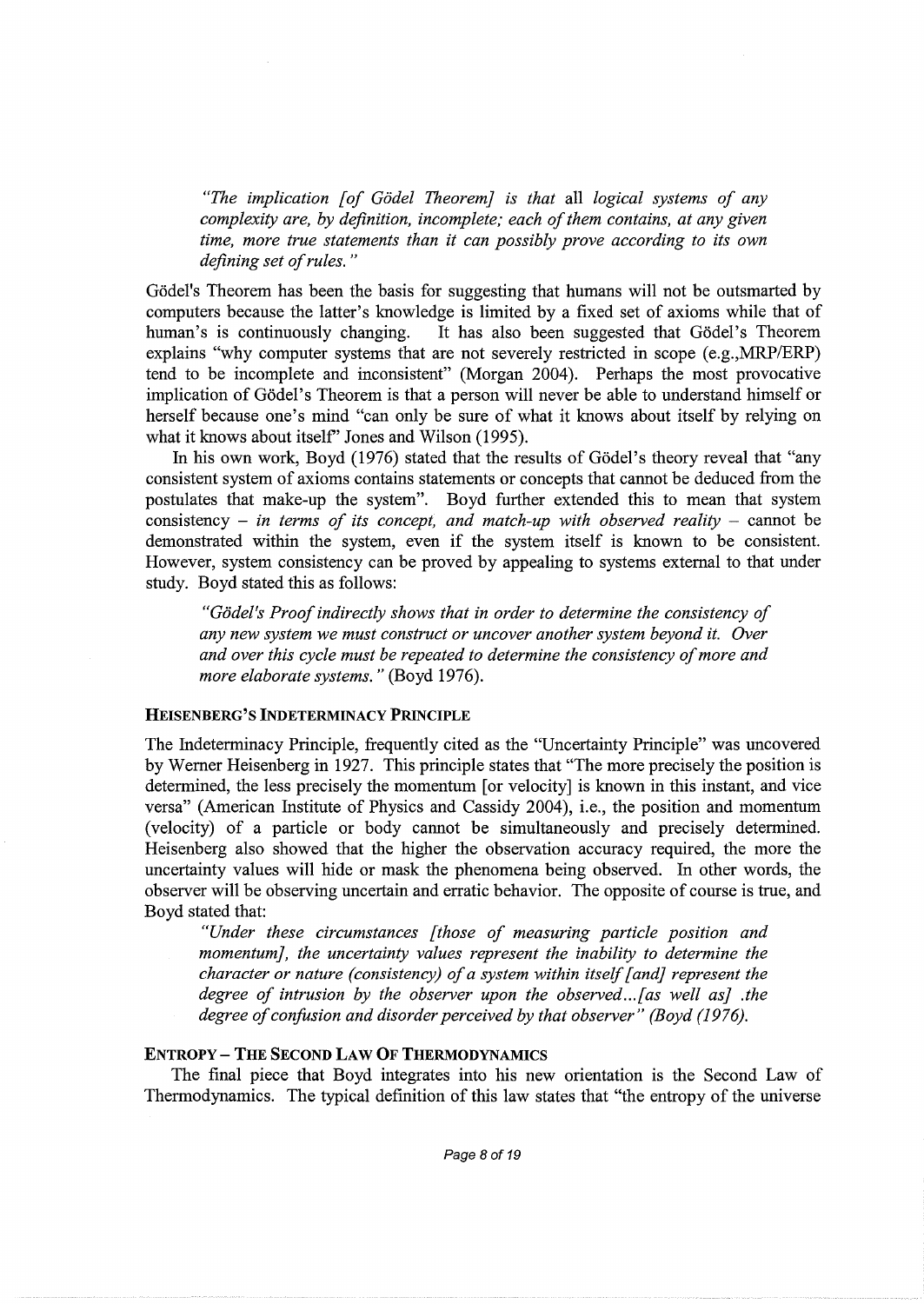increases during any spontaneous process." A less confusing definition is that "Energy spontaneously disperses from being localized to becoming spread out if it is not hindered." (Lambert 2004). Entropy is a concept that represents the potential for doing work  $-$  it is essentially a measure of the spontaneous release of energy. High (low) entropy indicates a lower (higher) potential and efficiency for doing work.

Boyd adds to this definition that entropy also reflects the "degree of confusion and disorder associated with any physical or information activity ... [and that] high entropy [reflects a] .... high degree of confusion and disorder". Because all observed natural processes generate entropy, the level of confusion and disorder will increase in a system that is not interacting in an orderly fashion with systems or environments external to it. Consequently, Boyd observed that:

*"Whenever we attempt to do work or take action inside such a system-a concept and its match-up with reality-we should anticipate an increase in entropy, and, hence, an increase in confusion and disorder. Naturally, this means we cannot determine the character or nature (consistency) of such a system within itself, because the system is moving irreversibly toward a higher, yet unknown, state of confusion and disorder." (Boyd 1976).* 

# BOYD'S SNOWMOBILE

Boyd aggregated these ideas and stated his theory as follows:

*"Any inward-oriented and continued effort to improve the match-up of concept with observed reality will only increase the degree of mismatch* ".

The mismatch Boyd refers to will give rise to uncertainty and disorder about the nature of the system being observed. This state of confusion will continue to increase until new concepts and/or paradigms are formed through the process of destructive deduction and creative induction carried out in a dialectic fashion. Arriving at newer, boarder, and more general mental models to represent reality will bring back a state of stability and order as well as marking the beginning of a new cycle of inward-looking.

Spinney (1997) depicted Boyd's theory as shown in Figure 5 implying that the same destructive deduction and creative induction was what enabled Boyd to arrive at this new 'snowmobile'. While Boyd's theory may appear parsimonious for a grand theory, it is exactly that feature that makes it so elegantly descriptive and insightful about pursuits of novel and creative discovery.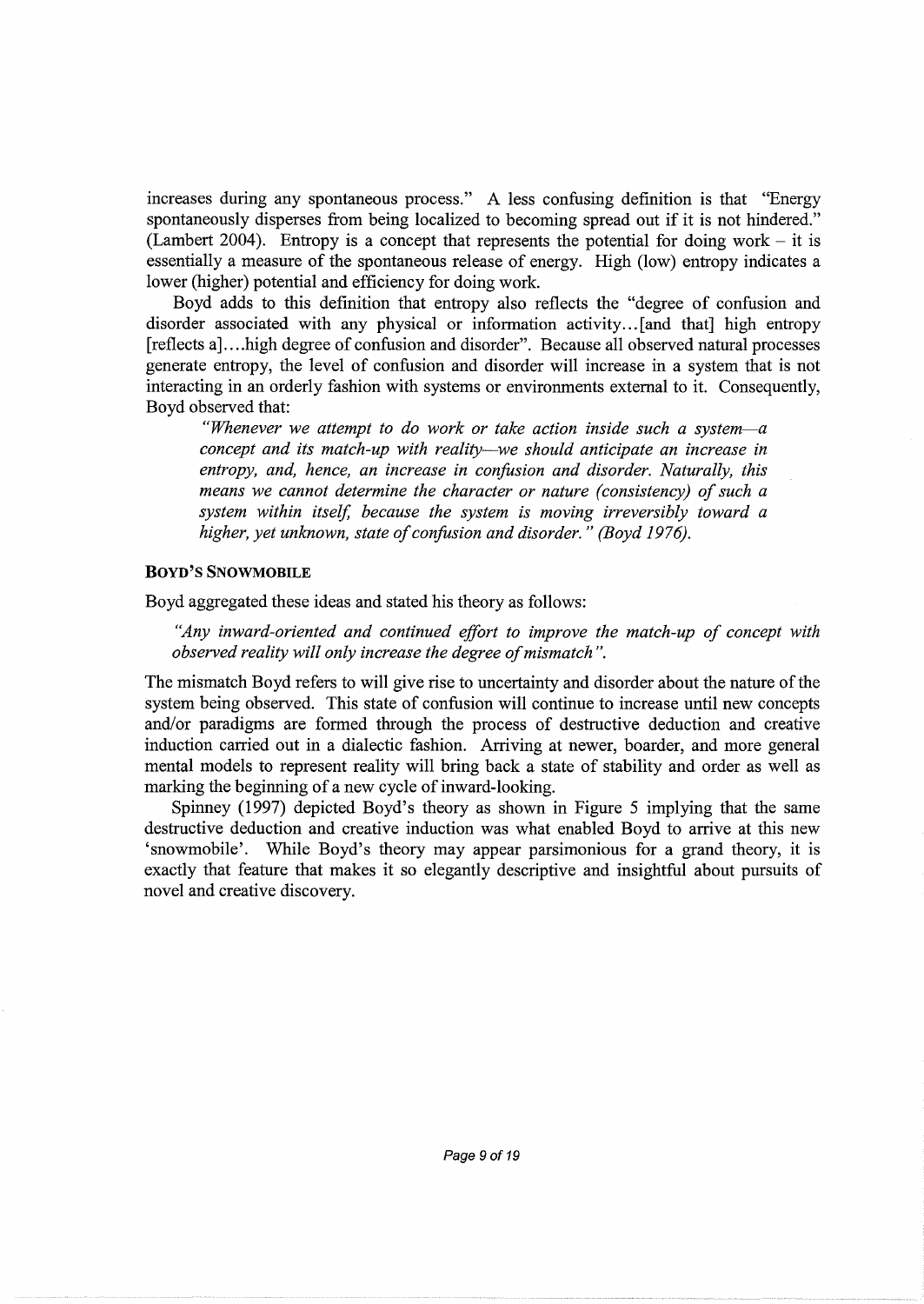



#### **NEW PRODUCTION AND PROJECT MANAGEMENT SNOWMOBILES**

The failure and inability of the conceptual models of construction management to deliver on the mantra of 'on-time, at budget, and at desired quality' is discussed at length in Koskela's seminal 1992 report and in Koskela (2000). This failure was evident from empirical data indicating that construction projects were low efficiency systems as manifested by endemic quality problems and rising litigation. Another paradigm-breaking anomaly was that observed by Ballard (1994), Ballard and Howell (1994a and 1994b), Howell and Ballard (1994a and 1994b) and Howell (1998). Analysis of project plan failures were indicated that "normally only about 50% of the tasks on weekly work plans are completed by the end of the plan week" and that most of the problems were possible to mitigate by contractors through an "active management of variability, starting with the structuring of the project (temporary production system) and continuing through its operation and improvement." (Ballard and Howell 2003).

Koskela argued that the mismatch between the conceptual models and observed reality underscored the lack of robustness in the existing constructs and signaled the need for a theory of production in construction. Koskela and Howell (2002) have also presented a comprehensive review of the shortcomings existing management theory - specifically as related to the planning, execution, and control paradigms - in project-based production systems.

As predicted by Boyd's theory, when the failures and mismatches in both the Production and Project Management paradigms used in construction were probed further and inwardly more disorder and confusion followed. The stability and order began to appear as a result of an outward-oriented search into the production paradigms that dominated and competed in the manufacturing industries, namely, craft, mass and lean production paradigms. Koskela then used the ideal production system embodied in the Toyota Production System to develop a more overarching production management paradigm for project-based production systems where production is conceptualized in three complementary ways, namely, as a Transformation  $(T)$ , as a Flow $(F)$ , and as Value generation $(V)$ . A similar process resulted in the new Project Management theory introduced by Koskela and Howell (2002). Both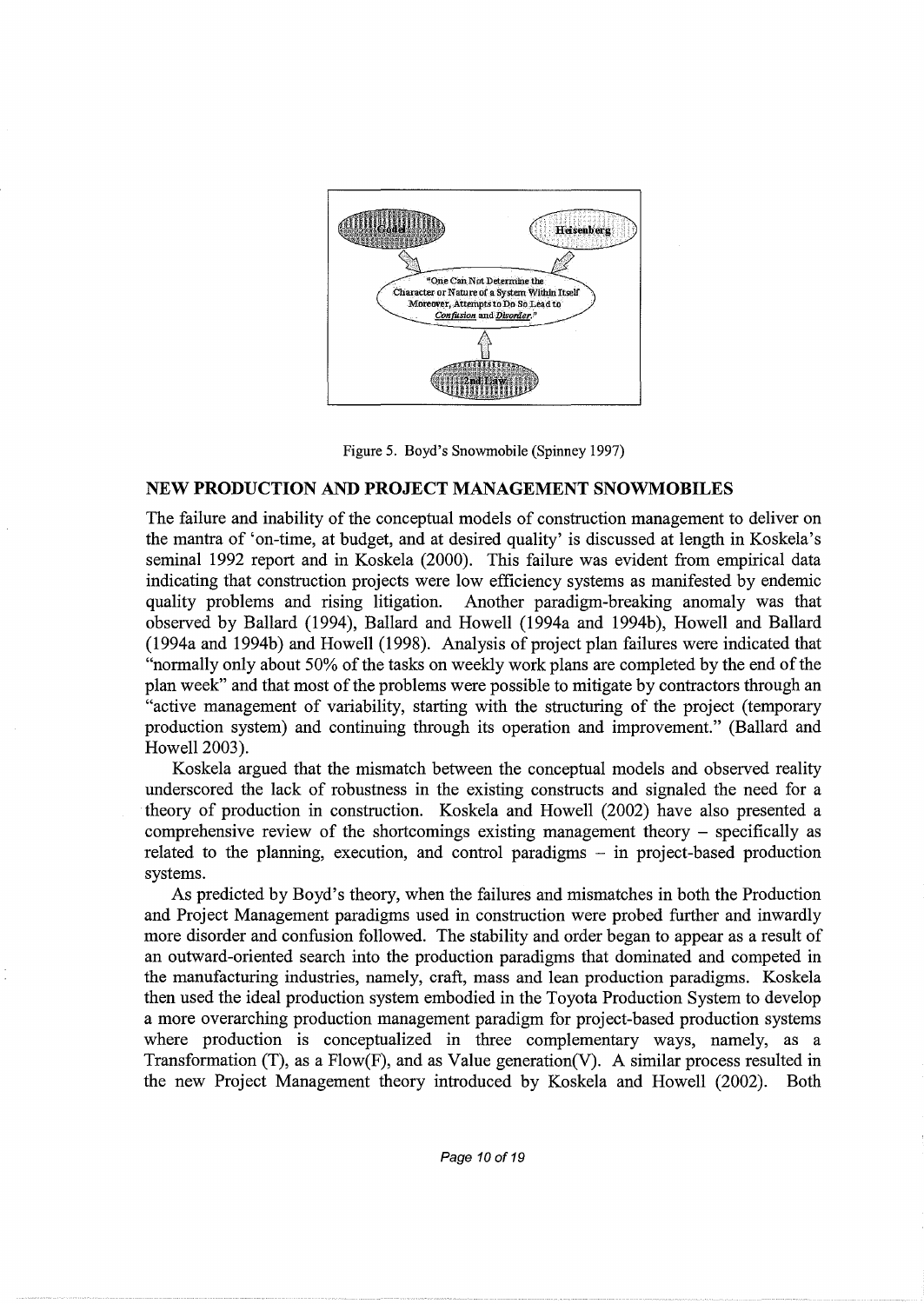conceptualizations provide a solid intellectual foundation of Lean Construction as evident from both research and practice.

#### THE TFV THEORY AND BOYD'S THEORY

Boyd's "Destruction and Creation" theory may be used to show that in developing the Transformation-Flow-Value (TFV) theory, Koskela integrated the efficacious qualities of Craft, Mass, and Lean Production paradigms, as well as the inclusion of the value management perspective. Through a process of destructive deduction, Koskela analyzed (dismantled) each production paradigm to understand its historical and scientific origins, governing characteristics and attributes, as well as associated advantages and disadvantages as implied by realized industrial models(e.g., Ford in the case of mass and Toyota in the case of Lean). Then, by shattering the linkages among the elements within each paradigm and considering the resulting chaos, a creative induction process followed wherein the TFV theory was conceived as a novel combination from the many configurations which were possible. Specifically, craft production embodied the transformation view, while mass and lean production embodied the flow view, whereas the view that production is also a process of value creation and generation was inspired by the over-reliance on the transformation and flow paradigms. The inclusion of value generation is a unique feature of the TFV theory and makes it more robust and broader conceptualization than just the ideal production system embodied in the Toyota Production System. This process of "Destruction and Creation" resulted in Koskela's Production 'snowmobile and is depicted in Figure 6.



Figure 6. Koskela's Production 'Snowmobile'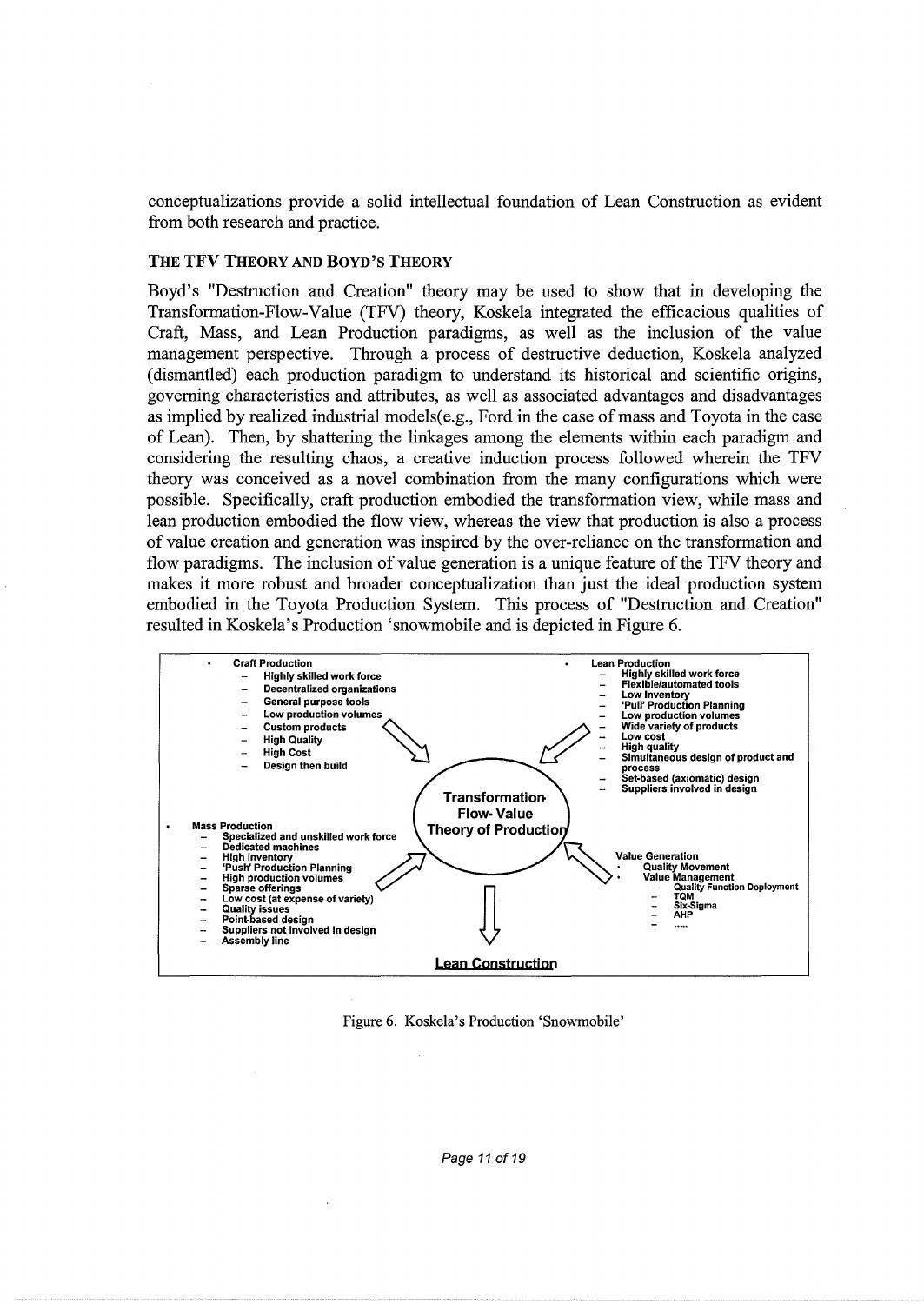### THE NEW PROJECT MANAGEMENT THEORY AND BOYD'S THEORY

Due to lack of space, the application of Boyd's "Destruction and Creation" to the new Project Management theory conceptualization by Koskela and Howell (2002) will not be discussed at length. The following excerpts from the original paper by Koskela and Howell (2002) reflect the essence of the findings and recommendations made:

*"The deficiencies of the theory of the project and of the theory of management reinforce each other and their detrimental effects propagate through the life cycle of a project ..... We have put forward empirical evidence and theoretical explanation, which suggest that the present doctrine of project management suffers from serious deficiencies in its theoretical base. Firstly, it rests on a*  faulty understanding of the nature of work in projects, and deficient *definitions of planning, execution and control. Secondly, the theoretical base has been implicit ..* "

It is now hopefully apparent that a destructive deduction process followed by a creative induction process is what led Koskela and Howell (2002) to suggest that the existing constructs of management theory, namely, planning, execution, and control, were deficient for managing project-based production systems. Figure 7 illustrates this new Project Management theory as a new 'snowmobile'.

Superimposing Figure 6 and 7, as shown in Figure 8, depicts Lean Construction in terms of the new production and management theories and completes the entire façade of new paradigms that will govern Lean Construction research and practice for years to come.



Figure 7. Koskela and Howell new Project Management 'snowmobile'

## SELF-DESTRUCTION AND RENEWAL OF LEAN CONSTRUCTION

To counter the disorder and chaos created by the mismatch between existing paradigms and observed reality as well as that created by destructive deduction of the ramparts of known production paradigms, using creative induction Koskela found a novel combination and presented the TFV theory of production. The same process resulted in a new management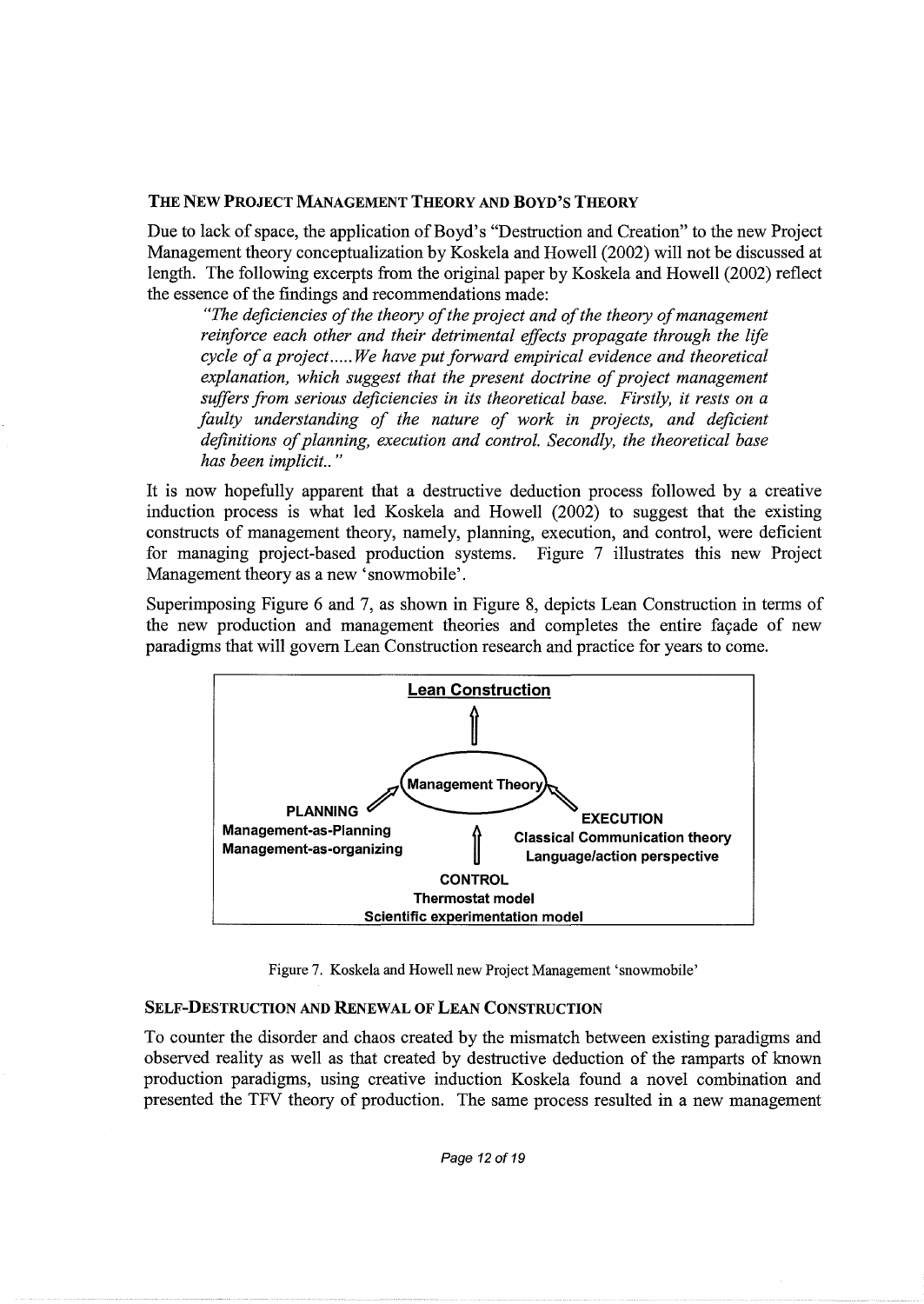conceptualization as discussed in Koskela and Howell (2002). Since 1992, an increasing number of academics and practitioners have been subjecting the constructs of these new paradigms to the internal consistency validation process as described by Boyd. To date, the evidence collected through numerous studies conducted by the Lean Construction community overwhelmingly points to a satisfactory match-up between the paradigms and observed reality.

As the new paradigms gain more acceptances and achieve full penetration in academia and industry, the growing Lean Construction community will focus its efforts on *solidifying and honing* the match-up between the TFV and Project Management theory and observed reality. And as aptly stated by Boyd (1976): "Toward this end, the concept—and its internal workings—is tested and compared against observed phenomena over and over again in many different and subtle ways."

However, Boyd's theory reveals that the increasing utilization of the TFV and Project Management theory to explain, predict, and control observed reality, i.e., construction project and production environments, will eventually lead us to situations where the theories fail to match-up with observed reality – signaling the need for a modification or renewal of theory. Hence, sooner or later both theories will self-destruct and the chaos created by the inability to match its constructs with observations will result in yet another broader theory of Production and of Project Management. Again, we will arrive at these new theories through Boyd's dialectic engine of destructive deduction and creative induction.



Figure 8. The Lean Construction 'Snowmobile'

Page 13 of 19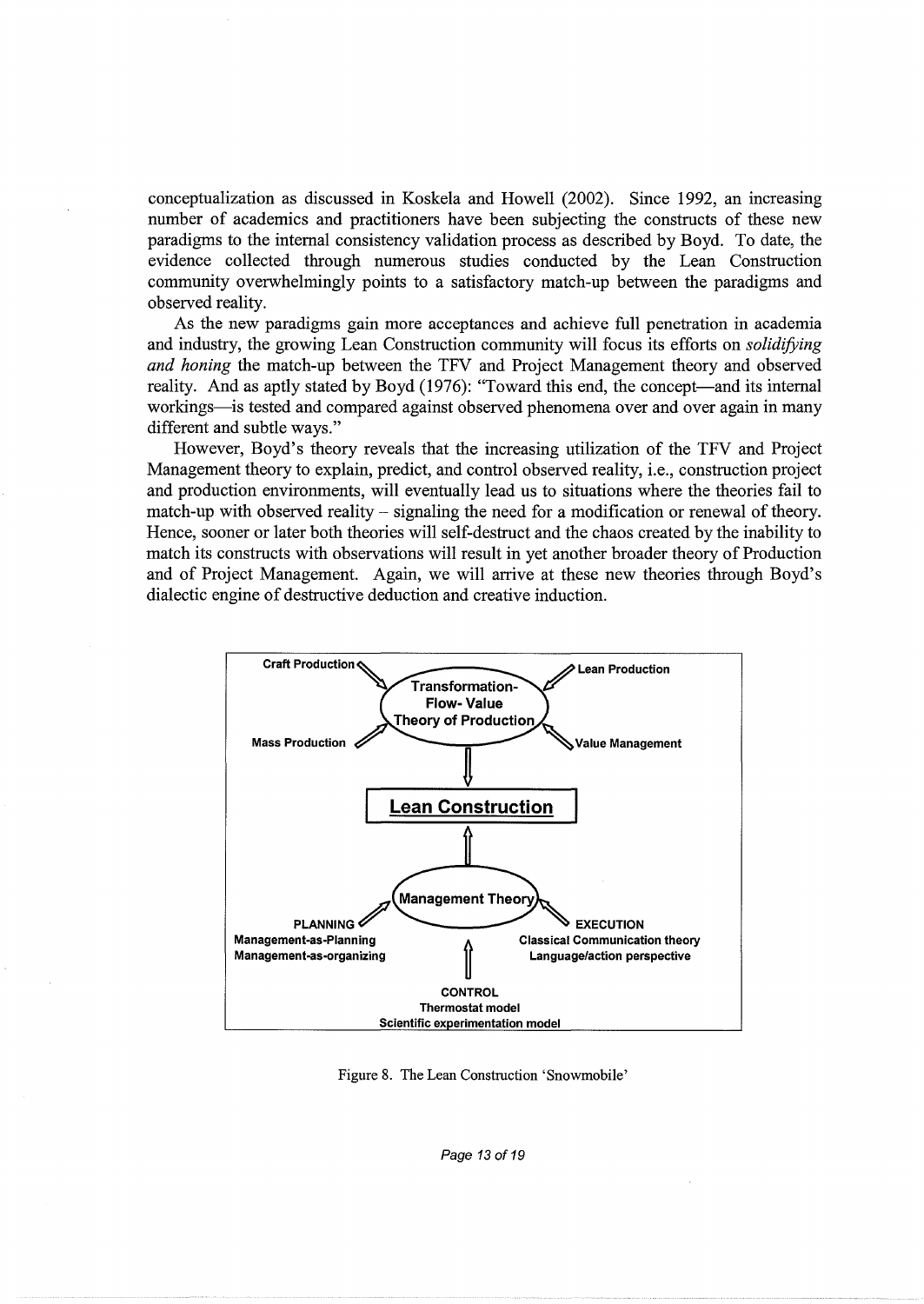#### **COMPLEXITY VIEW- BOYD'S THEORY IN ACTION**

The self-destruction and renewal of the two paradigms governing Lean Construction appears to be already happening. Recognizing that construction sites reflect prototypical behavior of complex and chaotic systems, especially in the flow of both material and information on and off site, Bertelsen<sup>7</sup> (2003a and 2003b) suggested that construction should be modeled using chaos and complex systems theory. A brief summary of the two is in order before presenting Bertelsen's competing conceptualization of Lean Construction.

Chaos theory states that precise prediction of the behavior of complex systems will be impossible at particular times but that repeated patterns and trends can be discovered and used despite the chaotic nature of the system (Gleick 1987 and Lorenz 1993)- a close cousin of Godel' s Theorem. Hence, we have to be realistic about our expectations from prevailing theories in that we will find limitations as we investigate different aspects of project-based production systems. Instead of attributing these limitations to incidental aberrations, we should study them carefully and intensely. On the other hand, Complexity or complex systems have escaped canonical definition primarily because any system is inherently complex at some level. Bertelsen (2003b) states that "complex systems are not a special class of systems but a way of looking upon any system as opposite to the ordered viewpoint, which has dominated the Western science's reductionistic approach since the Renaissance." This calls for the investigation of systems as a whole and the interactions between its constituents as intently as we investigate the constituents in isolation.

Bertelsen (2003b) specifically argues that construction could and should be understood in three complimentary ways, namely, as a project-based production process similar to Koskela and Howell's 'snowmobiles', as an *industry that provides autonomous agents,* and as a *social system.* This conceptualization is depicted as shown in Figure 9. The work of Bertelsen provides a case in point regarding the dynamics Boyd captured in his theory regarding the evolution of knowledge. With more developments in this line of thinking, it is very likely that the Lean Construction governing paradigm will change to it. And so, the process will keep on repeating!

<sup>&</sup>lt;sup>7</sup> In an email exchange on the *Planner2Planner* e-community (yahoo! group), Sven Bertelsen (April 6<sup>th</sup>, 2004) aptly stated that a construction production environment gives rise to *turbulent* flows while a manufacturing environment is more conducive to *laminar* flows.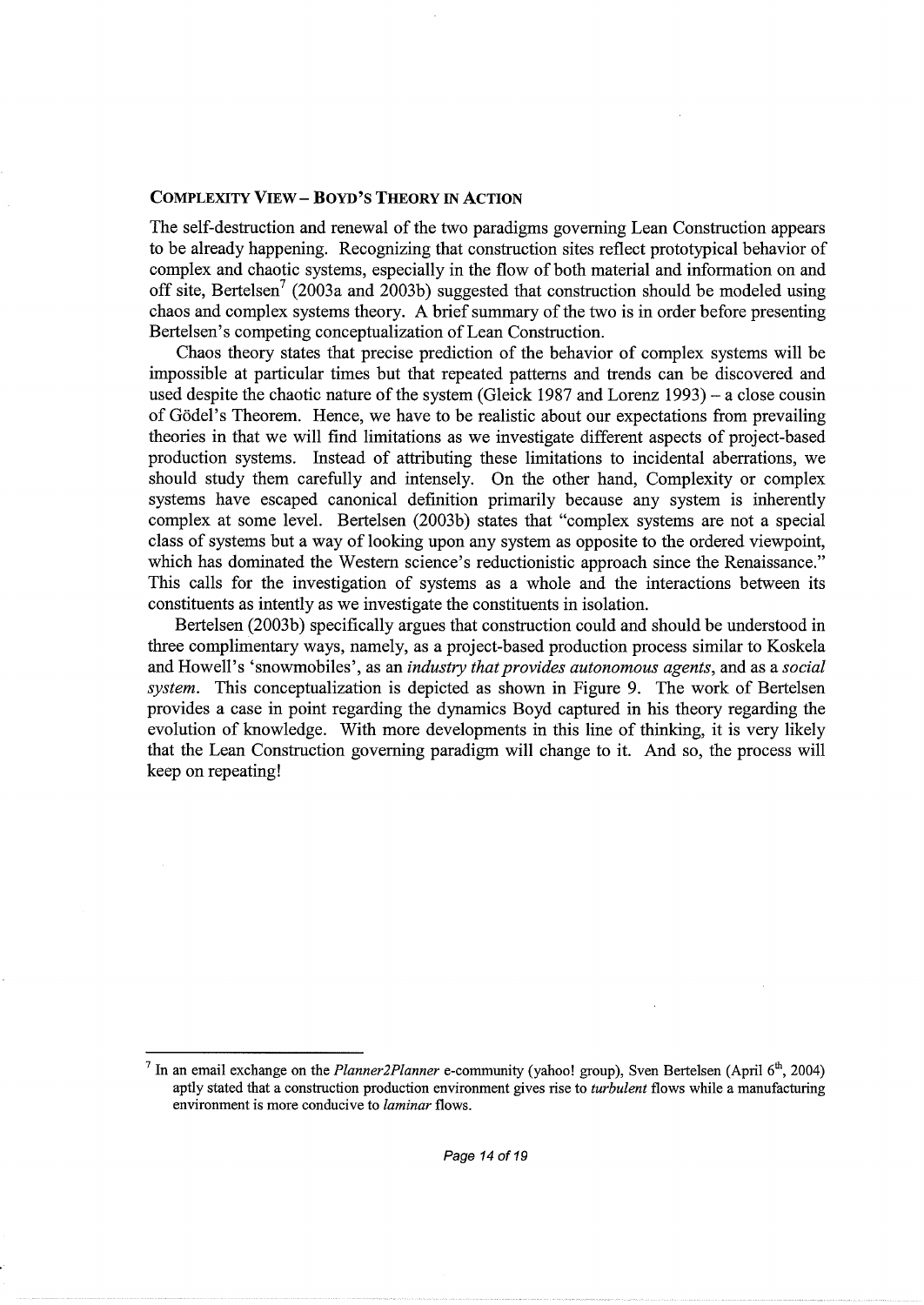

Figure 9. Possible future of the Lean Construction 'Snowmobile' based on Bertelsen (2003a and 2003b)

It is important to note that many authors have suggested the use of complexity theory in construction (Cox and Goodman 1956, Winch 1987, Kreiner 1995, Gidado 1996, and Shirazi et al 1996, Dubios and Gadde 2002). However, these prior references and uses of complexity focused primarily on the characterization of the organizational structure of the construction industry and its supply chain as well as that of the construction site. While useful, this characterization was not used to synthesize a competing paradigm to conventional project planning and control practices. Rather, it was used to seek and inform improvements of practices under existing paradigm. Bertelsen's work cited above is different in that it aims to improve the Lean Construction paradigm itself.

## GODEL, HEISENBERG, AND ENTROPY IN CONSTRUCTION

Other striking insights worth mentioning about the nature of the construction industry are revealed by the three separate Theorems that Boyd used to arrive at his "Destruction and Creation" Theorem. Consider for example the typical, but now overrated, argument of individuals who hear of Lean Construction for the first-time, which is that construction is not manufacturing and therefore the imposition of Lean Production in construction environments is a *waste of time!* Godel's Theorem indicates that even if we derive our *unique* set of axioms from *within* construction, we will always fall short of finding a complete and consistent set of axioms. We must therefore look *outside* our construction environment for practices and innovations from other industries to edge closer to completeness, recognizing, as Lean Construction advocates have, that blind imposition without thoughtful tailoring is a recipe for failure and disaster. In general, we should expand this to mean that we must look for insights and direction both *inside* and *outside* the system we are seeking to improve.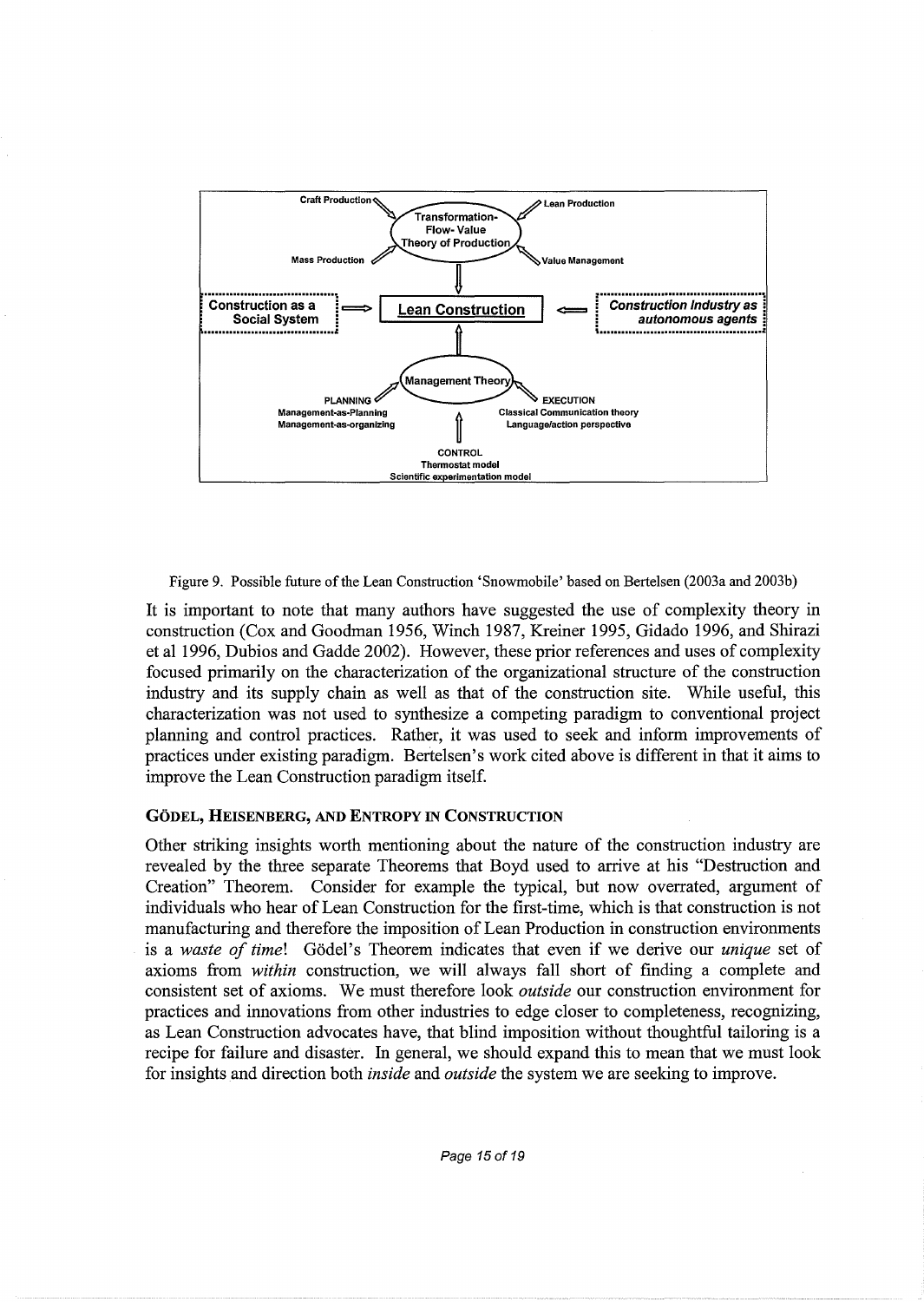The ubiquitous use of CPM-based scheduling software for planning, execution, and control of production on construction projects is frequently cited by Lean Construction advocates as a problem with current Construction Management practice (Ballard and Howell 2003). Again, Godel's Theorem informs us that the *non-restricted* use of CPM scheduling software inevitably results in incomplete and inconsistent outcomes. This validates the recommendation of the Lean Construction community to use CPM-based software in a *restricted* manner, namely, to create Master and Phase-level schedules, whereas production execution and control should be managed using the Last Planner System (Ballard and Howell 1994a, 1994b, and 1998, Ballard 1997 and 2000).

Recall that Heisenberg's Indeterminacy Principle states that: "The more precisely the position is determined, the less precisely the momentum is known in this instant, and vice versa". It may be argued that 'position' is similar to project 'status' and 'momentum' is similar to 'throughput' of a project. Hence, Heisenberg's principle indicates that the conventional construction management practice of measuring the overall timeliness and budgetary status (position) of a project using schedule/cost variances will result in a less precise assessment of the throughput (momentum) of the project.

Consider now that 'position' and 'status' both reflect a static state, whereas 'momentum' and 'throughput' both reflect a dynamic state and will inform prediction on future position/status. Clearly, from a project management standpoint we should be more interested in directing our energies and resources in measuring 'throughput' and not 'status' because we care more about where the project is headed  $-$  as apposed to studying particles at the atomic or sub-atomic level where the simultaneous determination of position (status) and momentum (throughput) is desired. This supports Lean Construction practices focusing on the use of the Last Planner System to measure and improve percent plan complete (PPC) which reflects production planning effectiveness *and* workflow reliability, which in turn reflects system throughout - the higher the PPC, the higher the production planning effectiveness *and*  workflow reliability, and the higher the throughput.

It is also important to note that Boyd's definition of entropy as the "degree of confusion and disorder associated with any physical or information activity" also inspires the characterization of construction environments as complex and chaotic. Specifically, it follows from the definition that construction production environments are *high entropy*  environments which give rise to high degree of confusion and disorder. In other words, construction projects are high *entropy* systems, i.e., low efficiency systems characterized by high input and low output. Consequently, to reduce the level of confusion and disorder the construction project must interact in an orderly fashion with systems or environments external to it. Lean Construction, with its emphasis on work structuring (alignment of product and process design and supply chains) to improve production unit performance and workflow reliability, provides the framework for achieving such orderly interaction.

#### **CONCLUSION**

This paper discussed Boyd's theory of "Destruction and Creation" which elegantly describes a dialectic process of knowledge manipulation and regeneration in order to resolve mismatches between observed reality and mental constructs (theories) as well as articulating why this process is inevitably repeatable- what Boyd called the "never-ending cycle of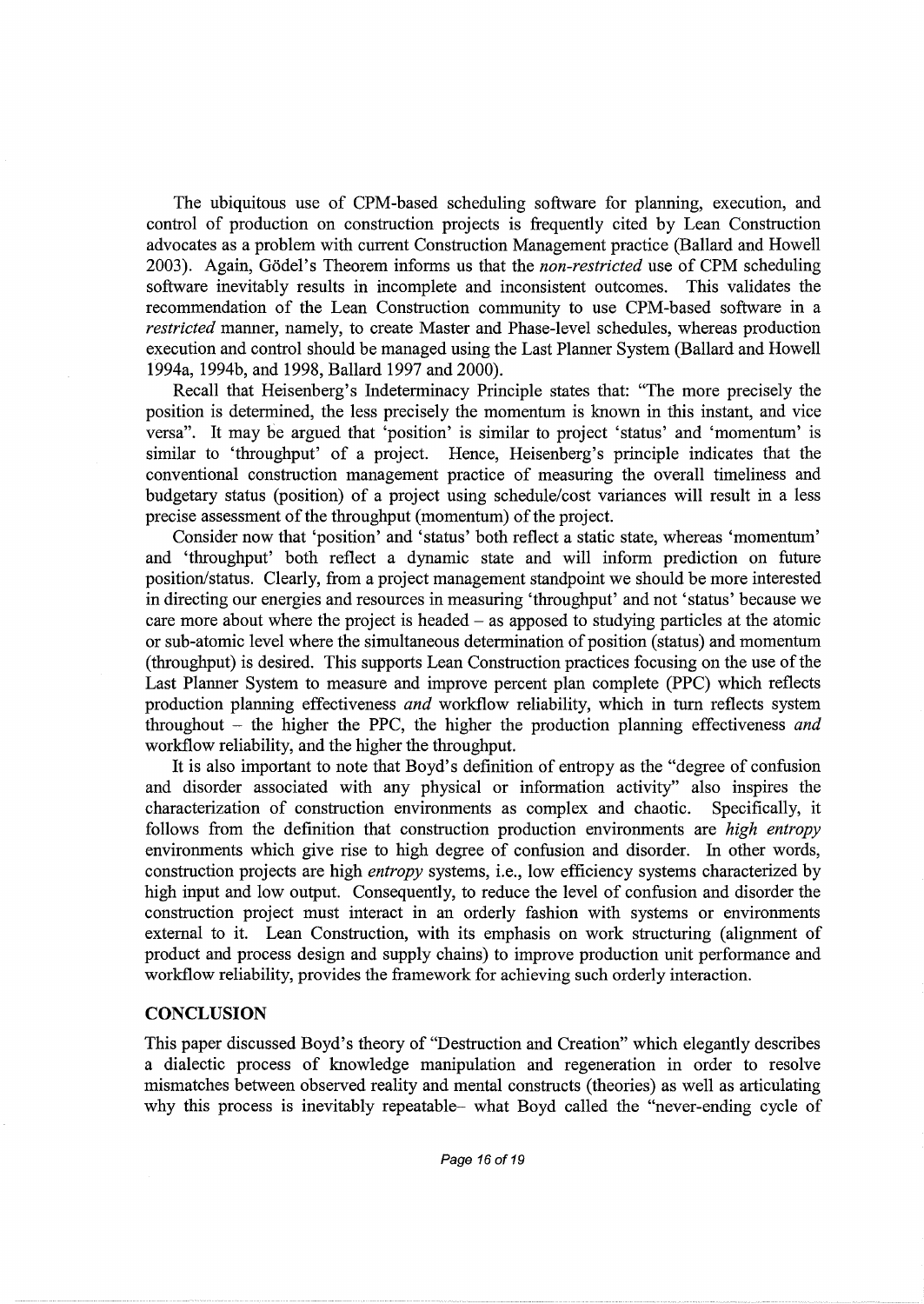destruction and creation" (Boyd 1976). Then, Boyd's theory was used to demonstrate the richness and robustness of the foundation of Lean Construction as embodied in Koskela's TFV theory and the new Project Management theory presented by Koskela and Howell (2002). The same theory also predicts that the TFV theory and the new Project Management theory will inevitably self-destruct and become obsolete and will be replaced with newer theories that can better align observed reality to theoretical constructs. Evidence exists of this already taking place with the new representation of the construction industry as a complex system.

Engaging in an exercise where Boyd's theory is turned on itself, i.e., that Boyd's theory will itself self-destruct and be replaced with newer theories is perfectly plausible. However, because Boyd's theory rests on three robustly proven theories, it is unlikely a new and competing theory will be introduced in the near future. Perhaps, this is why Boyd built in some redundancy in his theory. At this time, we are compelled to accept Boyd's theory and subject it to testing and comparisons against observed reality. At some point, a mismatch will result and a new theory of 'Destruction and Creation' will be needed.

Last but not least, separate appeals to Gödel's Theorem and Heisenberg's Principle confirm the soundness of Lean Construction practices related to limiting the use of CPMbased schedules to the Master and Phase-level schedules, as well as the implementation of the Last Planner System to improve production planning effectiveness and workflow reliability that ultimately improves throughput. The concept of Entropy provides a provocative metaphor to characterize construction environments as well as indicating that mastery of Lean Construction will result in *laminarizing* the *turbulent flow* and in an overall *low entropy* (high efficiency) construction system. Gödel's Theorem also indicates that when seeking to make our processes more efficient we must look both *inside* and *outside* the system for improvement ideas  $-$  look outside your site, company, supply chain, profession, and industry. That's the essence (the Schwerpunkt, to borrow from Boyd) of Lean Construction.

#### **REFERENCE:**

- Ballard, Glenn (1994). "The Last Planner." Northern California Construction fustitute Spring Conference, Monterey, CA, April, 1994.
- Ballard, G. (1997). "Improving Work Flow Reliability". *Proceedings of the 7<sup>th</sup> Annual Conference of International Group of Lean Construction,* Berkeley, CA, July 26-28, 1999.
- Ballard, G (2000). *The Last Planner System of Production Control.* PhD dissertation, University of Birmingham, UK.
- Ballard, G. and Howell, G. (1994a). "Implementing Lean Construction: Stabilizing Work Flow." *Proceedings of the 2nd Annual Meeting of the International Group for Lean Construction,*  Santiago, Chile.
- Ballard, G. and Howell, G. (1994b). "Implementing Lean Construction: Improving Performance Behind the Shield." *Proceedings of the 2nd Annual Meeting of the International Group for Lean Construction,* Santiago, Chile.
- Ballard, G. and Howell, G. (1998). "Shielding Production: Essential Step in Production Control". *Journal of Construction Engineering and Project Management,* Vol. 124, No. 1, pp. 11 - 17.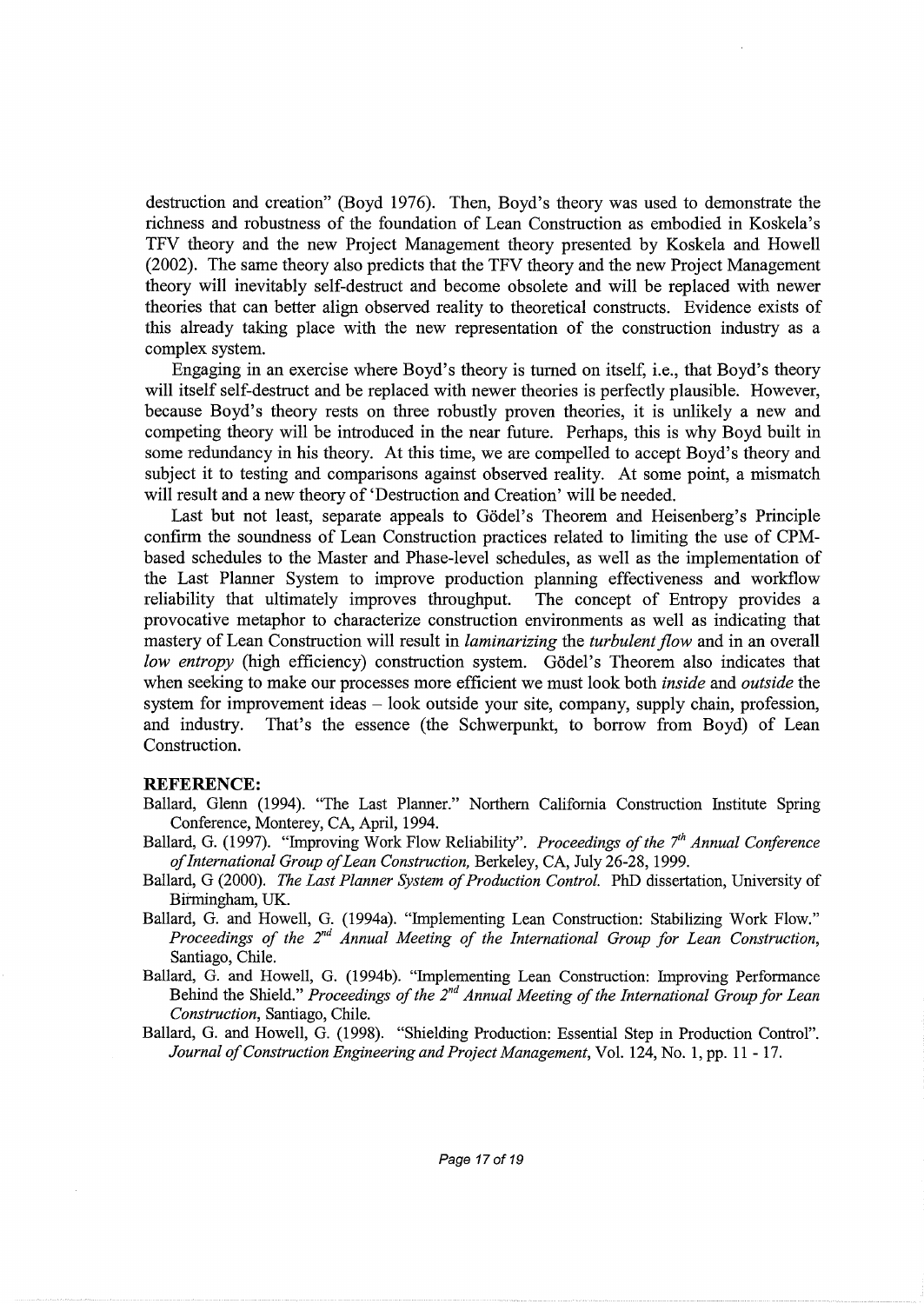- Ballard, G., and Howell, G. A. (2003). "Competing Construction Management Paradigms." *Proceedings of the 2003 ASCE Construction Research Congress,* 19-21 March 2003, Honolulu, Hawaii.
- Bertelsen, S. (2003a). "Complexity- Construction in a New Perspective". *Proceedings of the 11th Annual Meeting of the International Group for Lean Construction,* Blacksburg, Virginia, USA.
- Bertelsen, S. (2003a). "Construction as a Complex System", *Proceedings of the 11th Annual Meeting of the International Group for Lean Construction,* Blacksburg, Virginia.
- Bertselen, S. and Koskela, L. (2002). "Managing The Three Aspects Of Production In Construction." *Proceedings of the 10<sup>th</sup> Conference of the International Group for Lean Construction, Gramado,* Brazil, August 6-8.
- Boyd, J. (1976). Destruction and Creation. http://www.belisarius.com (visited 2/1/2004).
- Coram, R. (2002). *Boyd: The Fighter Pilot Who Changed the Art of War.* Little, Brown & Company, New York, NY.
- Cox, R., and Goodman, C. (1956). "Marketing of house-building materials." *Journal of Marketing,*  21(1), 36-61.
- Dubios, A., and Gadde, L. (2002). "The construction industry as a loosely coupled system: implications for productivity and innovation." *Construction Management and Economics,*  20(7), 621-631.
- Gidado, K. I. (1996). "Project complexity: the focal point of construction production planning." *Construction Management and Economics,* 12, 213-225.
- Gleick, J. (1987). *Chaos, Making a New Science,* Viking.
- Hammond, G. (2001). *The Mind of War John Boyd and American Security.* Smithsonian fustitution Press, Washington, DC.
- Howell, G. A. and Ballard, G. (1994a). "Lean Production Theory: Moving Beyond 'Can-Do'." *Proc. Conference on Lean Construction,* Santiago, Chile. September, 1994.
- Howell, G. A. and Ballard, G. (1994b). "Implementing Lean Construction: Reducing Inflow Variation." *Proc. Conference on Lean Construction,* Santiago, Chile. September, 1994.
- Jones, J. and Wilson, W. (1995). *An Incomplete Education.* Random House, fucorporated.

Koskela, L. (1992). "Application of the New Production Philosophy to Construction". *Technical Report # 72, Center for Integrated Facility Engineering, Department of Civil Engineering,* Stanford University, CA.

Koskela, L. (1999). "Management of Production in Construction: A Theoretical View". *Proceedings of the 7<sup>th</sup> Conference of the International Group for Lean Construction, Berkeley, California,* USA.

Koskela, L. (2000). *An exploration towards a production theory and its application to construction,*  VVT Technical Research Centre of Finland.

- Koskela, L. and Howell, G., (2002). "The Underlying Theory of Project Management is Obsolete." *Proceedings of the PM! Research Conference,* 2002, Pg. 293-302.
- Kreiner, K. (1995). "In search of relevance: project management in drifting environments." *Scandinavian Journal of Management,* 11(4), 335-346.

Kuhn, T. S. (1970). *The Structure of Scientific Revolutions.* University of Chicago Press.

- Lambert, F. L. (2004). *A Student's Approach to the Second Law and Entropy.*  http://www.entropysite.com/students approach.html (visited 2/10/2004).
- Lorenz, E. (1993). *The Essence of Chaos,* UCL Press, London.

Morgan (2004). http://www.toyotaproductionsystem.net/ (visited on 3/1/2004).

Richards, C. W. (2002a). *Riding The Tiger: What You Really Do With OODA Loops.* 

http://www.belisarius.com/author\_index.htm (visited 1/10/2004 - version 4)